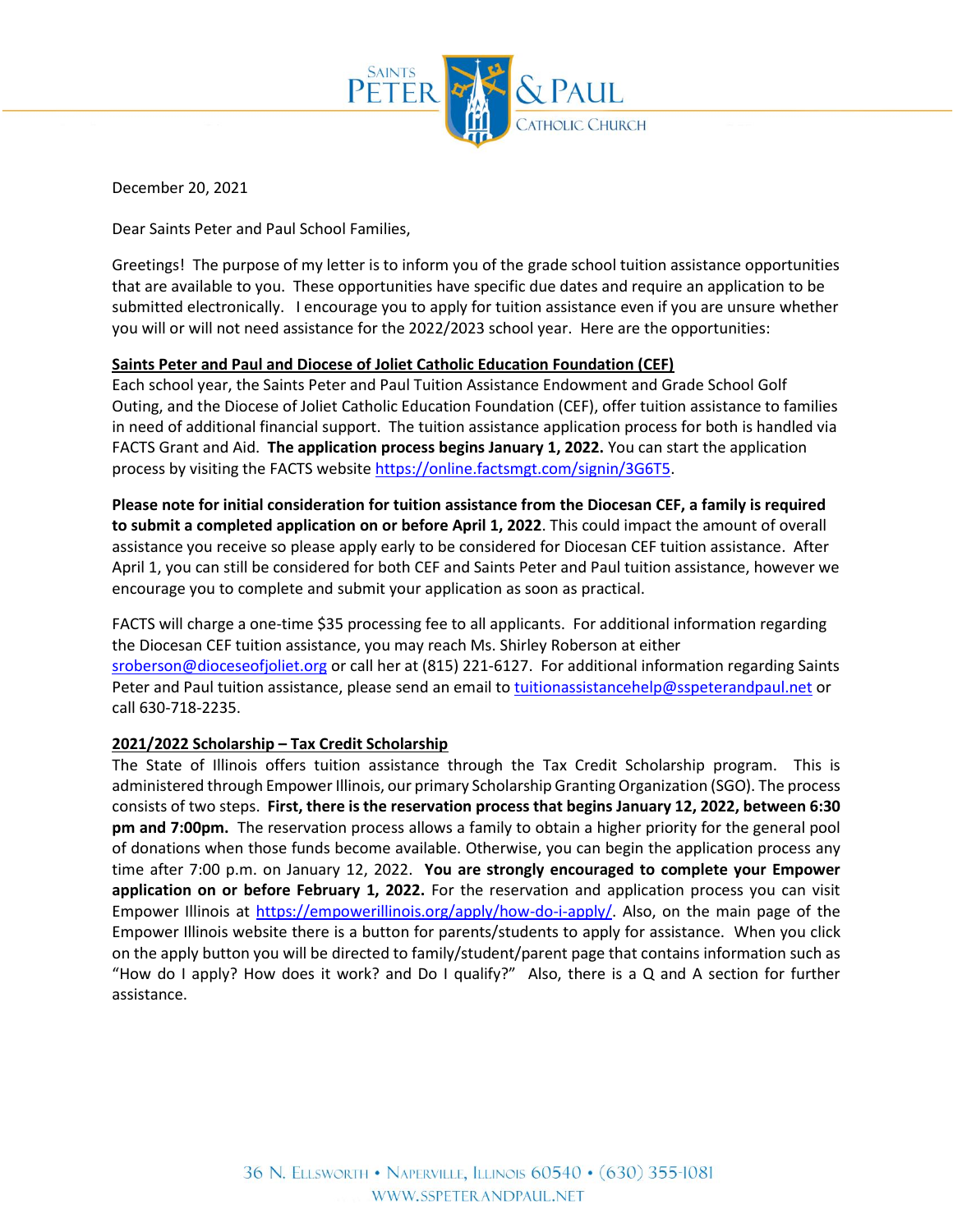A secondary SGO, Big Shoulders Fund, also awards Tax Credit Scholarships. Their application opens January 13, 2022 at 8:00 am. Information can be found on their website at [https://bigshouldersfundsgo.org.](https://urldefense.proofpoint.com/v2/url?u=https-3A__bigshouldersfundsgo.org&d=DwMFAg&c=euGZstcaTDllvimEN8b7jXrwqOf-v5A_CdpgnVfiiMM&r=KbOkuPVatAgG5EI_kQvMoHJkZW2YSWDPwBju-JeZRuI&m=qdyty44-cGaOa7Bg1GYzTI3k2bFRZW2ZQVemU4QxxaI&s=ntpVn06NOk3FidH1k7_YmlxPVpRhEtBvH1eo4S3dmBM&e=) **It is recommended that you apply through both SGOs, but note that you may only accept a scholarship from one.**

Again, I encourage you to apply for ALL the tuition assistance opportunities that are available as outlined above.

May Almighty God Bless your family throughout the Christmas Season and in the New Year.

In the Peace of Christ,

Fr. Brad Bal

Fr. Brad Baker Pastor

## **FACTS website -** <https://online.factsmgt.com/signin/3G6T5>



| <b>D</b> XtraReport3.csv A <b>A</b> Q of H 2.0 Raffle Dpdf A |  |  |  |  |                 |                                                                                                                                                          | Show all X |  |
|--------------------------------------------------------------|--|--|--|--|-----------------|----------------------------------------------------------------------------------------------------------------------------------------------------------|------------|--|
| $\Box$ $\Box$ Type here to search                            |  |  |  |  | ○ 2 8 8 9 4 4 图 | $\left  \bigodot \right  \wedge \bullet \Box \; \downarrow \rangle$ 409 PM $\left  \bigodot \limits_{12/14/2020}$ $\left  \bigodot \limits_{20} \right $ |            |  |